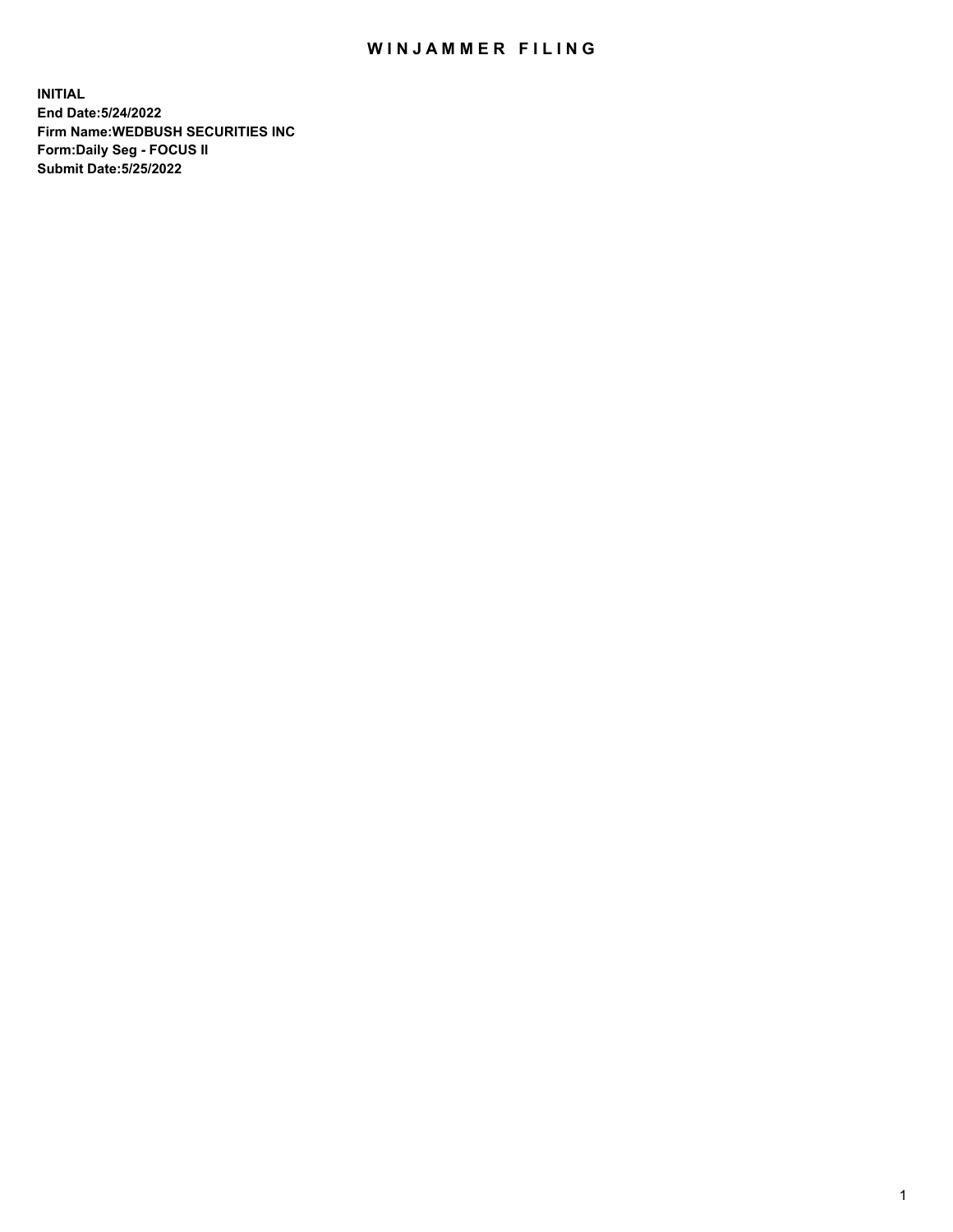**INITIAL End Date:5/24/2022 Firm Name:WEDBUSH SECURITIES INC Form:Daily Seg - FOCUS II Submit Date:5/25/2022 Daily Segregation - Cover Page**

| Name of Company                                                                                                                                                                                                                                                                                                                                                                     | <b>WEDBUSH SECURITIES INC</b>                                                              |
|-------------------------------------------------------------------------------------------------------------------------------------------------------------------------------------------------------------------------------------------------------------------------------------------------------------------------------------------------------------------------------------|--------------------------------------------------------------------------------------------|
| <b>Contact Name</b>                                                                                                                                                                                                                                                                                                                                                                 | <b>Kevin Wirth</b>                                                                         |
| <b>Contact Phone Number</b>                                                                                                                                                                                                                                                                                                                                                         | 312-784-0475                                                                               |
| <b>Contact Email Address</b>                                                                                                                                                                                                                                                                                                                                                        | kevin.wirth@wedbush.com                                                                    |
| FCM's Customer Segregated Funds Residual Interest Target (choose one):<br>a. Minimum dollar amount: ; or<br>b. Minimum percentage of customer segregated funds required:%; or<br>c. Dollar amount range between: and; or                                                                                                                                                            | 19,000,000<br>$\overline{\mathbf{0}}$<br>00                                                |
| d. Percentage range of customer segregated funds required between:% and%.<br>FCM's Customer Secured Amount Funds Residual Interest Target (choose one):<br>a. Minimum dollar amount: ; or<br>b. Minimum percentage of customer secured funds required:% ; or<br>c. Dollar amount range between: and; or<br>d. Percentage range of customer secured funds required between: % and %. | 0 <sub>0</sub><br>1,000,000<br>$\overline{\mathbf{0}}$<br>0 <sub>0</sub><br>0 <sub>0</sub> |
| FCM's Cleared Swaps Customer Collateral Residual Interest Target (choose one):<br>a. Minimum dollar amount: ; or<br>b. Minimum percentage of cleared swaps customer collateral required:%; or<br>c. Dollar amount range between: and; or                                                                                                                                            | $\frac{\frac{0}{0}}{\frac{0}{0}}$                                                          |

d. Percentage range of cleared swaps customer collateral required between:% and%. **0 0**

Attach supporting documents CH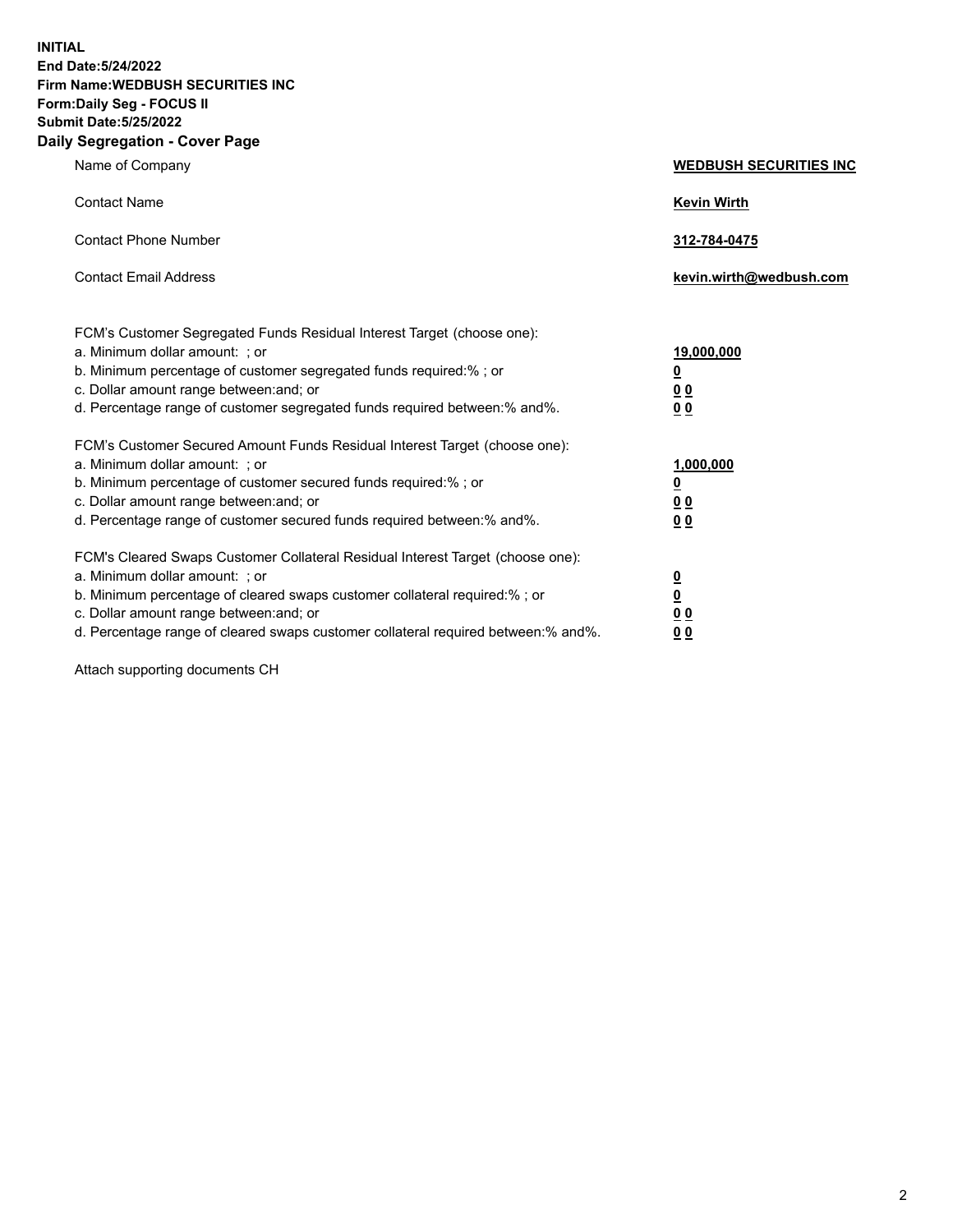**INITIAL End Date:5/24/2022 Firm Name:WEDBUSH SECURITIES INC Form:Daily Seg - FOCUS II Submit Date:5/25/2022 Daily Segregation - Secured Amounts**

|     | Daily Jegregation - Jeculed Aniounts                                                        |                                    |
|-----|---------------------------------------------------------------------------------------------|------------------------------------|
|     | Foreign Futures and Foreign Options Secured Amounts                                         |                                    |
|     | Amount required to be set aside pursuant to law, rule or regulation of a foreign            | $0$ [7305]                         |
|     | government or a rule of a self-regulatory organization authorized thereunder                |                                    |
| 1.  | Net ledger balance - Foreign Futures and Foreign Option Trading - All Customers             |                                    |
|     | A. Cash                                                                                     | <b>34,224,574</b> [7315]           |
|     | B. Securities (at market)                                                                   | $0$ [7317]                         |
| 2.  | Net unrealized profit (loss) in open futures contracts traded on a foreign board of trade   | -787,302 [7325]                    |
| 3.  | Exchange traded options                                                                     |                                    |
|     | a. Market value of open option contracts purchased on a foreign board of trade              | 29,260 [7335]                      |
|     | b. Market value of open contracts granted (sold) on a foreign board of trade                | $0$ [7337]                         |
| 4.  | Net equity (deficit) (add lines 1. 2. and 3.)                                               | 33,466,532 [7345]                  |
| 5.  | Account liquidating to a deficit and account with a debit balances - gross amount           | 10,517 [7351]                      |
|     | Less: amount offset by customer owned securities                                            | 0 [7352] 10,517 [7354]             |
| 6.  | Amount required to be set aside as the secured amount - Net Liquidating Equity              | 33,477,049 [7355]                  |
|     | Method (add lines 4 and 5)                                                                  |                                    |
| 7.  | Greater of amount required to be set aside pursuant to foreign jurisdiction (above) or line | 33,477,049 [7360]                  |
|     | 6.                                                                                          |                                    |
|     | FUNDS DEPOSITED IN SEPARATE REGULATION 30.7 ACCOUNTS                                        |                                    |
| 1.  | Cash in banks                                                                               |                                    |
|     | A. Banks located in the United States                                                       | 16,591,806 [7500]                  |
|     | B. Other banks qualified under Regulation 30.7                                              | 3,567,342 [7520] 20,159,148 [7530] |
| 2.  | Securities                                                                                  |                                    |
|     | A. In safekeeping with banks located in the United States                                   | $0$ [7540]                         |
|     | B. In safekeeping with other banks qualified under Regulation 30.7                          | 0 [7560] 0 [7570]                  |
| 3.  | Equities with registered futures commission merchants                                       |                                    |
|     | A. Cash                                                                                     | 10,451,793 [7580]                  |
|     | <b>B.</b> Securities                                                                        | $0$ [7590]                         |
|     | C. Unrealized gain (loss) on open futures contracts                                         | $0$ [7600]                         |
|     | D. Value of long option contracts                                                           | $0$ [7610]                         |
|     | E. Value of short option contracts                                                          | 0 [7615] 10,451,793 [7620]         |
| 4.  | Amounts held by clearing organizations of foreign boards of trade                           |                                    |
|     | A. Cash                                                                                     | 7,169,877 [7640]                   |
|     | <b>B.</b> Securities                                                                        | $0$ [7650]                         |
|     | C. Amount due to (from) clearing organization - daily variation                             | $0$ [7660]                         |
|     | D. Value of long option contracts                                                           | $0$ [7670]                         |
|     | E. Value of short option contracts                                                          | 0 [7675] 7,169,877 [7680]          |
| 5.  | Amounts held by members of foreign boards of trade                                          |                                    |
|     | A. Cash                                                                                     | 638,813 [7700]                     |
|     | <b>B.</b> Securities                                                                        | $0$ [7710]                         |
|     | C. Unrealized gain (loss) on open futures contracts                                         | $0$ [7720]                         |
|     | D. Value of long option contracts                                                           | 29,260 [7730]                      |
|     | E. Value of short option contracts                                                          | 0 [7735] 668,073 [7740]            |
| 6.  | Amounts with other depositories designated by a foreign board of trade                      | $0$ [7760]                         |
| 7.  | Segregated funds on hand                                                                    | $0$ [7765]                         |
| 8.  | Total funds in separate section 30.7 accounts                                               | 38,448,891 [7770]                  |
| 9.  | Excess (deficiency) Set Aside for Secured Amount (subtract line 7 Secured Statement         | 4,971,842 [7380]                   |
|     | Page 1 from Line 8)                                                                         |                                    |
| 10. | Management Target Amount for Excess funds in separate section 30.7 accounts                 | 1,000,000 [7780]                   |
| 11. | Excess (deficiency) funds in separate 30.7 accounts over (under) Management Target          | 3,971,842 [7785]                   |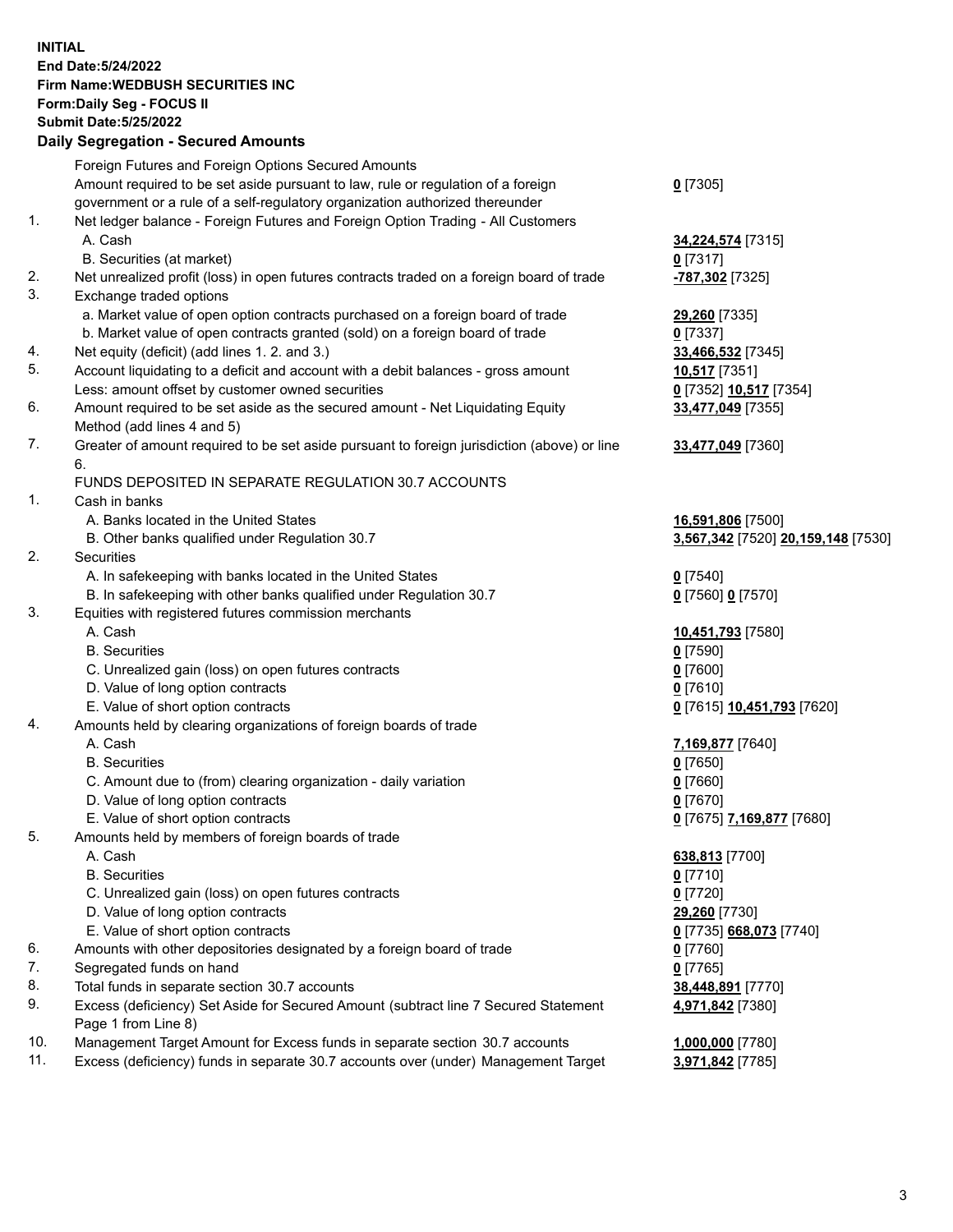|     | <b>INITIAL</b>                                                                      |                                  |
|-----|-------------------------------------------------------------------------------------|----------------------------------|
|     | End Date: 5/24/2022                                                                 |                                  |
|     | <b>Firm Name: WEDBUSH SECURITIES INC</b>                                            |                                  |
|     | Form: Daily Seg - FOCUS II                                                          |                                  |
|     | <b>Submit Date: 5/25/2022</b>                                                       |                                  |
|     | Daily Segregation - Segregation Statement                                           |                                  |
|     | SEGREGATION REQUIREMENTS(Section 4d(2) of the CEAct)                                |                                  |
| 1.  | Net ledger balance                                                                  |                                  |
|     | A. Cash                                                                             | 2,042,268,077 [7010]             |
|     | B. Securities (at market)                                                           | 176,841,268 [7020]               |
| 2.  | Net unrealized profit (loss) in open futures contracts traded on a contract market  | 1,123,553,298 [7030]             |
| 3.  | Exchange traded options                                                             |                                  |
|     | A. Add market value of open option contracts purchased on a contract market         | 7,220,341,631 [7032]             |
|     | B. Deduct market value of open option contracts granted (sold) on a contract market | -5,264,067,699 [7033]            |
| 4.  | Net equity (deficit) (add lines 1, 2 and 3)                                         | 5,298,936,575 [7040]             |
| 5.  | Accounts liquidating to a deficit and accounts with                                 |                                  |
|     | debit balances - gross amount                                                       | 9,197,212 [7045]                 |
|     | Less: amount offset by customer securities                                          | -8,724,745 [7047] 472,467 [7050] |
| 6.  | Amount required to be segregated (add lines 4 and 5)                                | 5,299,409,042 [7060]             |
|     | <b>FUNDS IN SEGREGATED ACCOUNTS</b>                                                 |                                  |
| 7.  | Deposited in segregated funds bank accounts                                         |                                  |
|     | A. Cash                                                                             | 861,007,774 [7070]               |
|     | B. Securities representing investments of customers' funds (at market)              | $0$ [7080]                       |
|     | C. Securities held for particular customers or option customers in lieu of cash (at | 463,096 [7090]                   |
|     | market)                                                                             |                                  |
| 8.  | Margins on deposit with derivatives clearing organizations of contract markets      |                                  |
|     | A. Cash                                                                             | 1,481,738,699 [7100]             |
|     | B. Securities representing investments of customers' funds (at market)              | 848,741,449 [7110]               |
|     | C. Securities held for particular customers or option customers in lieu of cash (at | 172,472,979 [7120]               |
|     | market)                                                                             |                                  |
| 9.  | Net settlement from (to) derivatives clearing organizations of contract markets     | 26,522,207 [7130]                |
| 10. | Exchange traded options                                                             |                                  |
|     | A. Value of open long option contracts                                              | 7,220,341,631 [7132]             |
|     | B. Value of open short option contracts                                             | -5,264,067,699 [7133]            |
| 11. | Net equities with other FCMs                                                        |                                  |
|     | A. Net liquidating equity                                                           | $Q$ [7140]                       |
|     | B. Securities representing investments of customers' funds (at market)              | $0$ [7160]                       |
|     | C. Securities held for particular customers or option customers in lieu of cash (at | $0$ [7170]                       |
|     | market)                                                                             |                                  |
| 12. | Segregated funds on hand                                                            | 3,905,193 [7150]                 |
| 13. | Total amount in segregation (add lines 7 through 12)                                | 5,351,125,329 [7180]             |
| 14. | Excess (deficiency) funds in segregation (subtract line 6 from line 13)             | 51,716,287 [7190]                |
| 15. | Management Target Amount for Excess funds in segregation                            | 19,000,000 [7194]                |
| 16. | Excess (deficiency) funds in segregation over (under) Management Target Amount      | 32,716,287 [7198]                |
|     | Excess                                                                              |                                  |